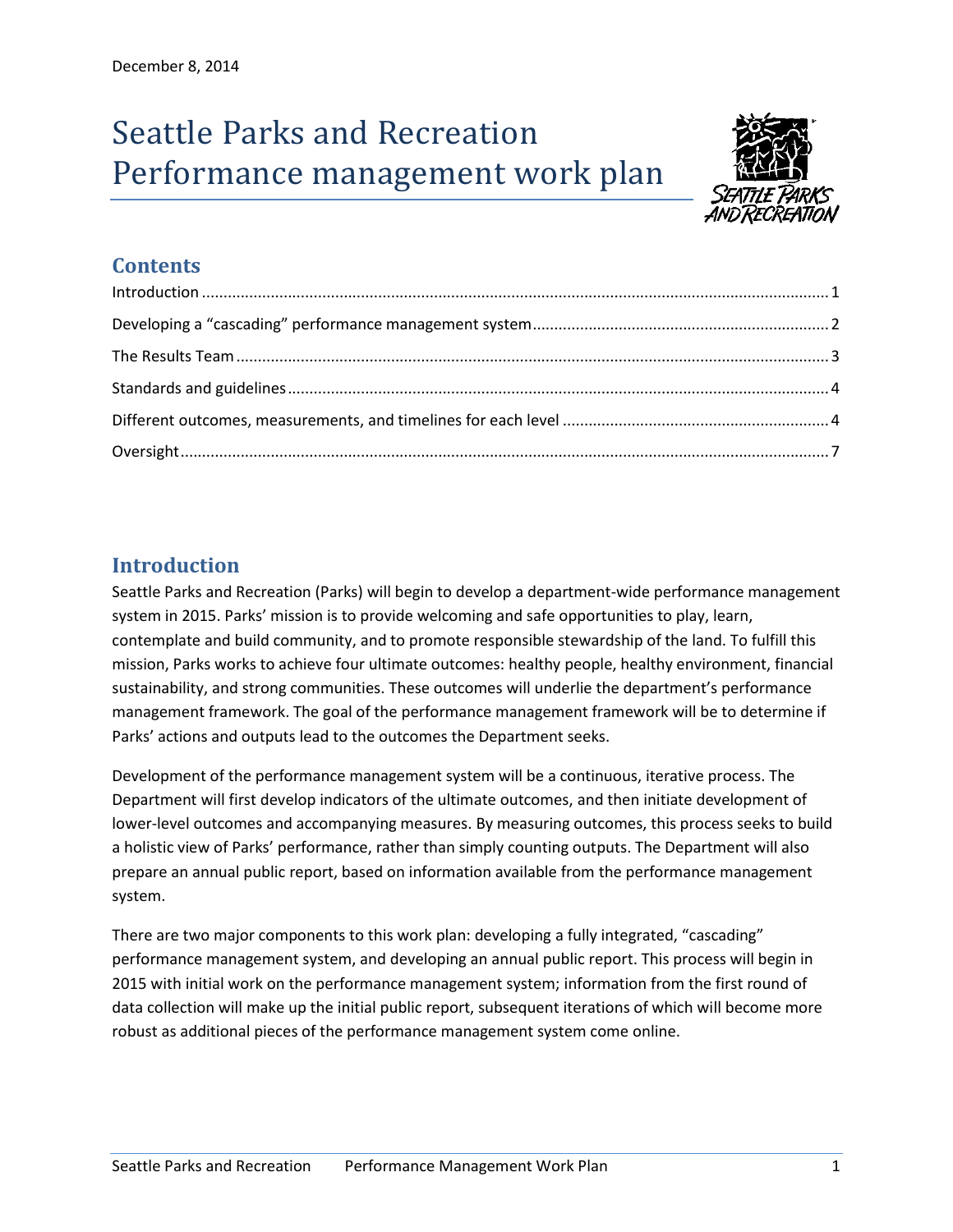l

## <span id="page-1-0"></span>**Developing a "cascading" performance management system**

With passage of the Seattle Park District, \$200,000 will be allocated in 2015 to consultant services to assist the Department in developing a performance management system. Parks will create a "Results Team", operating under the Superintendent, to oversee implementation of the performance management system. The Results Team will begin a series of actions in 2015 that will begin the performance management process potentially including a comprehensive baseline performance audit.

The Results Team will lead a department-wide process to develop outcome-based measures for every level of work. This intensive process will begin with Parks' executive team, and continue to "cascade" through different levels of the department.<sup>1</sup> At each level, the Results Team will work with staff to clearly define outcomes to be accomplished, and to develop measures of those outcomes. <sup>2</sup> The Results Team will be responsible for creating a language and culture in the Department that supports performance management, so it is important the Team uses positive language ("staff success" rather than "staff accountability") and makes the process as supportive and understanding of staff as possible. At each level, this continuous process will include four phases:

**1. Definition:** Staff teams define the desired outcomes from their work, and work with the Results Team to categorize the outcomes under Parks' four ultimate outcomes: Healthy People, Healthy Environment, Financial Sustainability, and Strong Communities.

 *Actions:* participating staff will submit a project charter to the Results Team defining goals, roles, responsibilities, expectations, and timelines. The Results Team works with participating staff to ensure the project charter is adequate. Participating staff then submit the outcomes or outputs sought to the Result Team, which works with staff to align lower-level outcomes or outputs with higher-level or ultimate outcomes.

**2. Development:** Staff work with the Results Team to develop measures of their chosen outcomes. During this phase, it will be critical for the Results Team to delegate responsibility to individuals that work with divisions, programs, units, and eventually employees to develop outcomes and measures.

 *Actions:* participating staff will submit draft measures of their chosen outcomes to their Results Team representative. The Results Team will work with participating staff to assess each measure's feasibility, including assessing cost, risk, accuracy, or other variables.

**3. Data collection:** Staff collect data on metrics and use the data to develop performance targets.

<sup>&</sup>lt;sup>1</sup> See Attachment B for a timeline of "cascading" outcome and measurement development.

<sup>&</sup>lt;sup>2</sup> As the process moves from department level to employee/work unit level, the Results Team's direct involvement will become less pronounced. The Results Team will select knowledgeable staff at each outcome level to branch down and assist staff in developing lower-level outcomes and metrics, which will then be approved by the Result Team.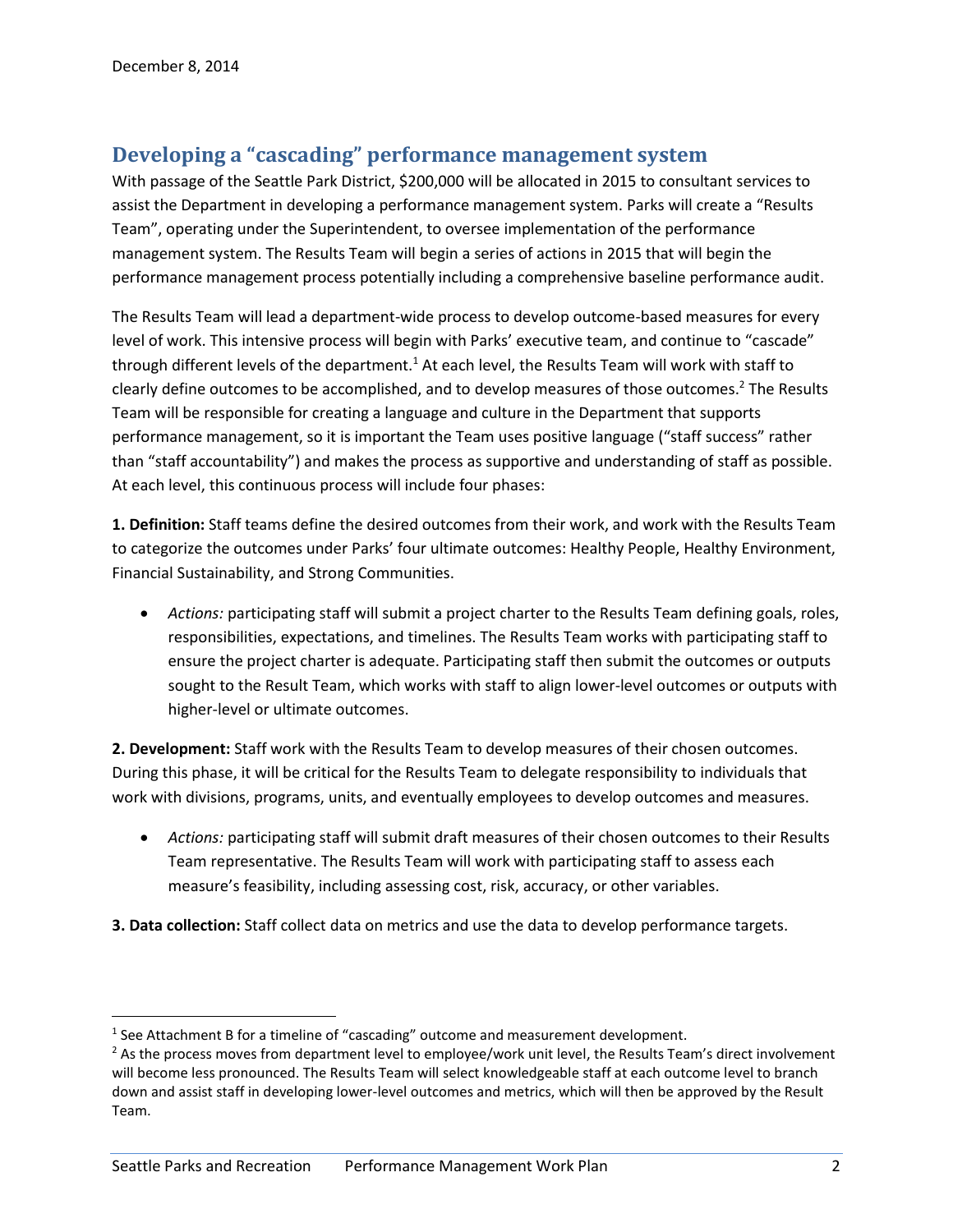**4. Analysis:** Staff, stakeholders, Park Board, Park District Oversight Committee, and/or the public react to and provide input to the Results Team regarding outcomes, metrics, and performance targets. This phase also includes aligning actions with outcomes.<sup>3</sup>

When analysis is complete, the information will be used to guide decisions and adjust management strategies. Results from these measures should be used by staff members that work at the same level the metrics were developed at—helping staff to quantify and measure the outcomes they themselves seek. Then, the process cycles again. Based on the analysis, staff will review and update outcomes (definition phase), adjust measures based off the updated outcomes or develop new measures that are more closely related to the outcomes (development phase), and collect data.

**5. Logic Model:** While the department-wide performance management system cascades from department to division to work unit in a top to bottom cascade, each measurement fits into a horizontal logic model. A logic model describes a sequence of events designed to bring about benefits or change over time. The following is a simple logic model:

| <b>Inputs</b> | <b>Activities</b> | Outputs | <b>Outcomes</b> |
|---------------|-------------------|---------|-----------------|
| Where:        |                   |         |                 |

**Inputs** = what resources go into a program – money, staff equipment

**Activities** = what activities the program undertakes – programs, work tasks

**Outputs** = what is produced through those activities

**Outcomes** = the changes or benefits that result from the program – Parks ultimate outcomes of healthy people, healthy environment, financial sustainability, strong communities

Logic models can be used for program design and management, as well as for evaluation.

#### <span id="page-2-0"></span>**The Results Team**

 $\overline{a}$ 

The Results Team will work under the direction of the Superintendent to implement the performance management system and to create the public report. As the performance management process grows throughout the department, the Results Team will need to delegate responsibility to employees who can help others to develop specific outcomes to their work and metrics. At levels closer to the public, the Results Team will select staff to work with others to develop and measure outcomes.

The Results Team will strongly emphasize race and social justice issues, and will ensure the City's Race and Social Justice Initiative (RSJI) is fully integrated into the performance management process.<sup>4</sup>

<sup>&</sup>lt;sup>3</sup> Data should be analyzed to determine the strength of the link between the action taken/output produced and the desired outcome (ultimate, intermediate, or short term outcomes).

<sup>4</sup> The Results Team will incorporate Parks' RSJI Change Team into the performance management process through one or more of the following methods: (1) including an RSJI representative on the Results Team itself, (2) include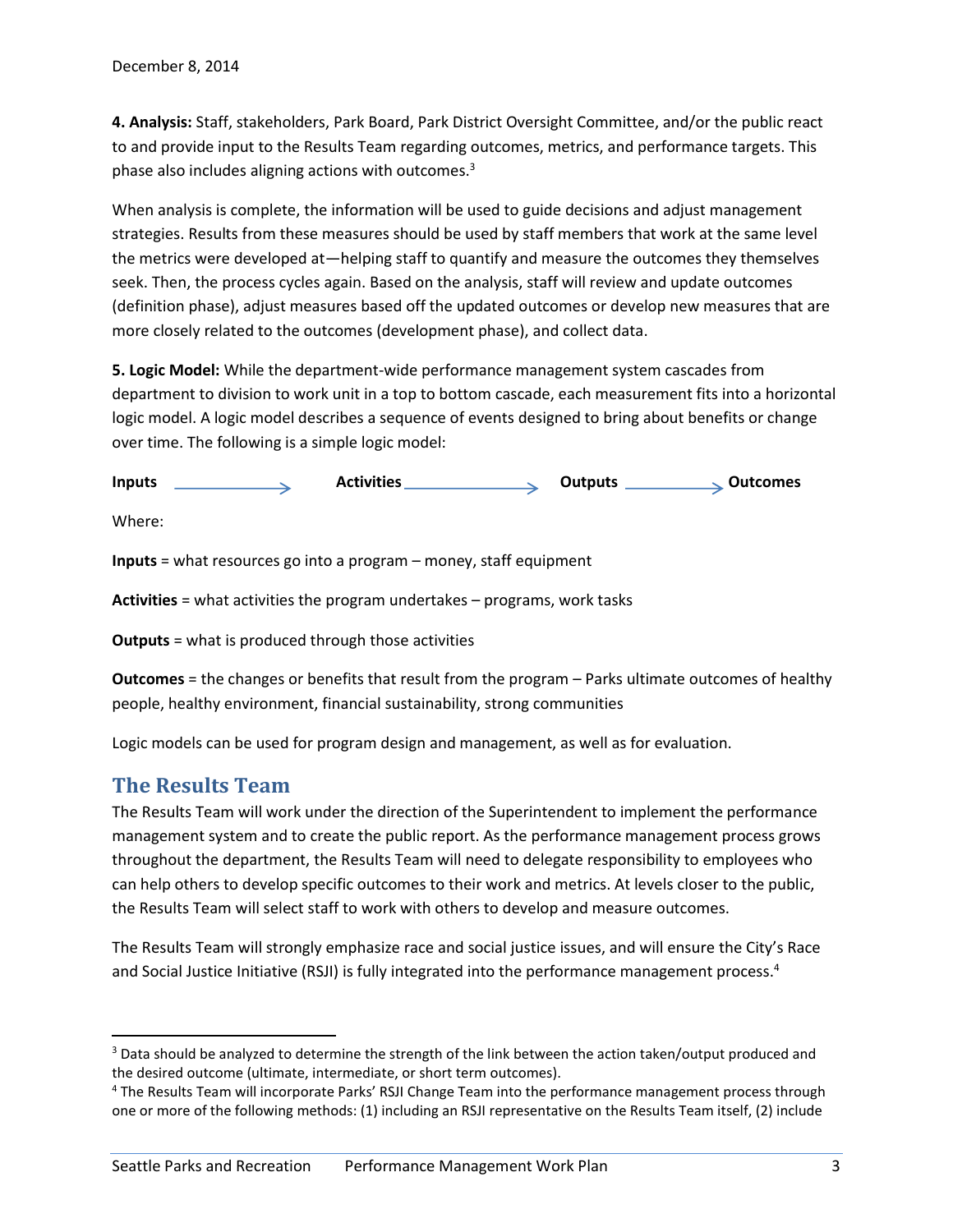$\overline{a}$ 

# <span id="page-3-0"></span>**Standards and guidelines**

The Results Team and participating staff will follow the Washington Office of Financial Management's ["Performance Measure Guide"](http://www.ofm.wa.gov/budget/instructions/other/performancemeasureguide.pdf) as a guide to performance measure development. As a general rule, outcomes will preferably be assessed through a small number of metrics. Measurements seek to answer questions such as (as written in WAOFM's "Performance Measure Guide"):

- Are we accomplishing our mission?
- Are we achieving our strategic goals and objectives?
- Are our customers satisfied?
- Are our main production processes working properly?
- Are we managing our projects and finances?
- Are we as cost-efficient as the national leader in our line of business?

Additionally, performance measures should meet the following criteria:

- Relevant: Direct feedback on the objectives
- Feasible: Credible, commonly collected data for cost effective reporting
- Timely: Relevant actions and outcomes, with an eye to the future
- Useful: Supports decision-making and addresses local priorities
- Systemic: Measures progress toward multiple goals where possible
- Reliable: Consistent measurement of performance within and across communities
- Valid: Represents underlying phenomena of the Objective accurately

#### <span id="page-3-1"></span>**Different outcomes, measurements, and timelines for each level**

At each level of the organization, the Results Team will play a different role. This section of the work plan details those roles at each level.

The Results Team's first step will be to develop an indicator<sup>5</sup> for each of Parks' four ultimate outcomes. Indicators of these outcomes should be broad and community-wide in scope:

**Healthy people.** Parks and recreation activities are essential to most healthy lifestyles. A good indicator of healthy people would seek to determine if the people of Seattle are healthy relative to past health or to the health of others.

**Healthy environment.** A functioning, healthy environment is crucial for Seattle to be a livable, sustainable city. A good indicator should answer the following questions: Is Seattle's environment healthy? Is it becoming more or less sustainable? This indicator could incorporate data showing Parks'

RSJI Change Team input on outcomes and metrics as they are developed, or (3) creating a dedicated outcome and measure(s) for race and social justice issues within the department.

<sup>&</sup>lt;sup>5</sup> If multiple data sources are necessary for an indicator, the Results Team will weigh each component appropriately, and combine them into a single indicator.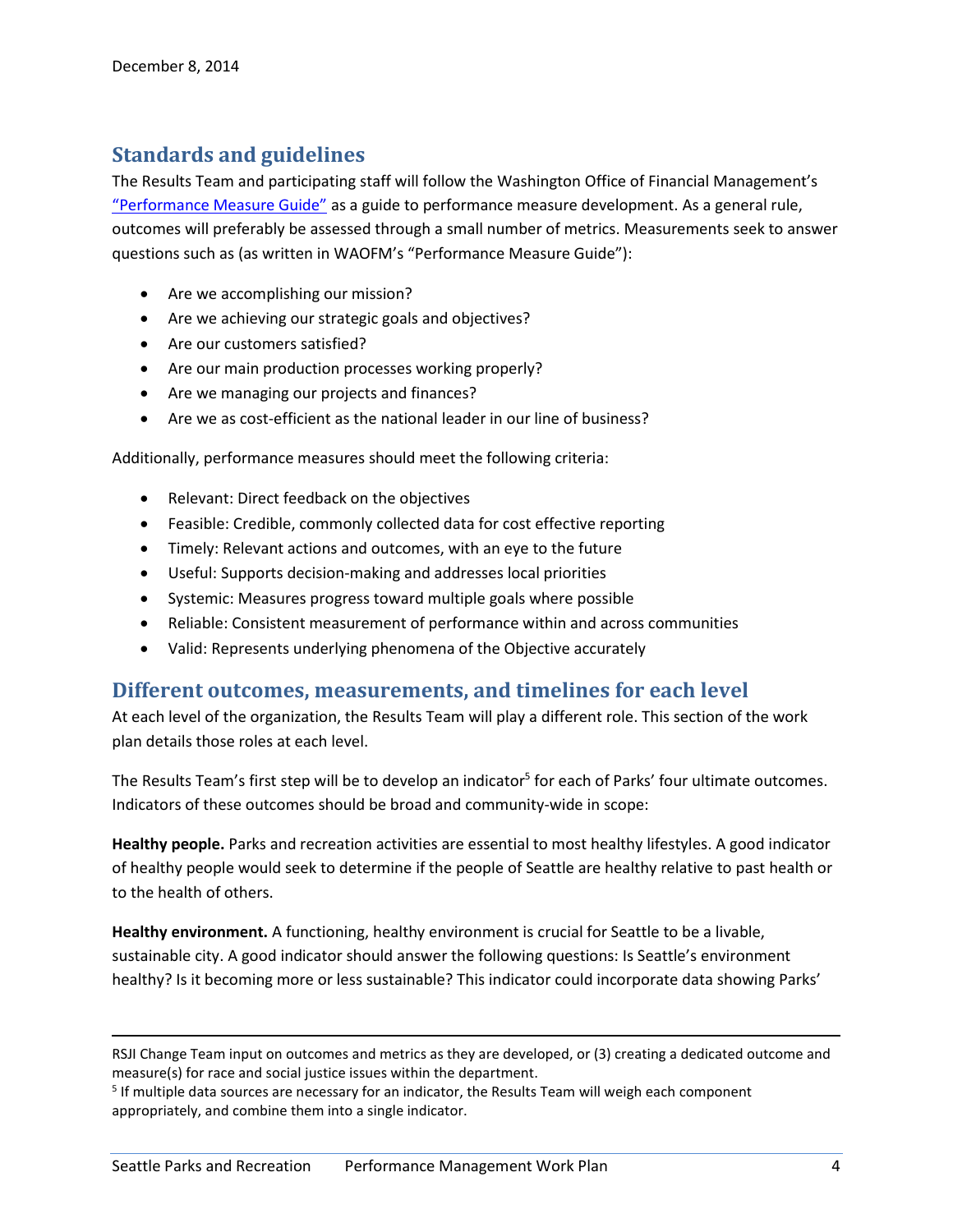performance across various environmental fronts: stormwater reduction, urban forest health, wildlife health and diversity, and energy sustainability.

**Financial sustainability.** Taxpayers deserve government agencies that spend public funds prudently, efficiently, and sustainably. A good indicator should answer the following questions: Was funding allocated correctly?<sup>6</sup> Was funding spent efficiently?

**Strong communities.** Parks, open spaces, facilities, and recreation activities promote community growth by bringing people together and building identity around shared spaces. A good indicator should assess the degree to which the Department contributes to people's sense of community through programs and places.

The first year of indicator data collection will form the baseline. Before second-year data collection begins, the Results Team will set performance targets for each indicator.

Because Parks' ultimate outcomes are largely impacted by variables outside of Parks' control, any timeframes or performance targets should be conservatively estimated. Parks' lack of control over ultimate outcomes also necessitates a longer evaluation period—indicators should be reassessed and updated every six years, so they align with the Department's six-year planning cycle.

- 1. **Department level**: Create indicators of the Department's ultimate outcomes: Healthy People, Healthy Environment, Financial Sustainability, and Strong Communities.
	- a. Timeline
		- i. Definition: Completed
		- ii. Development: Early 2015
		- iii. Data Collection: Mid 2015—data collected yearly
		- iv. Analysis: Every six years, synchronized with the department's six-year planning cycle
	- b. Actions

l

i. Results Team works with division directors and Superintendent to develop indicators of ultimate outcomes. Measurements should be taken every year, and the Results Team will review, revise, and update the indicators as part of the department six-year planning cycle.

At each level described next, the Results Team will work with staff to develop anticipated outcomes that are aligned under Parks' ultimate outcomes. Then, the Results Team will work with staff to develop measures of those outcomes.

 $6$  An indicator of financial sustainability could measure the alignment (or lack thereof) of basic services to budgeted priorities/cost recovery ratio/fee structure.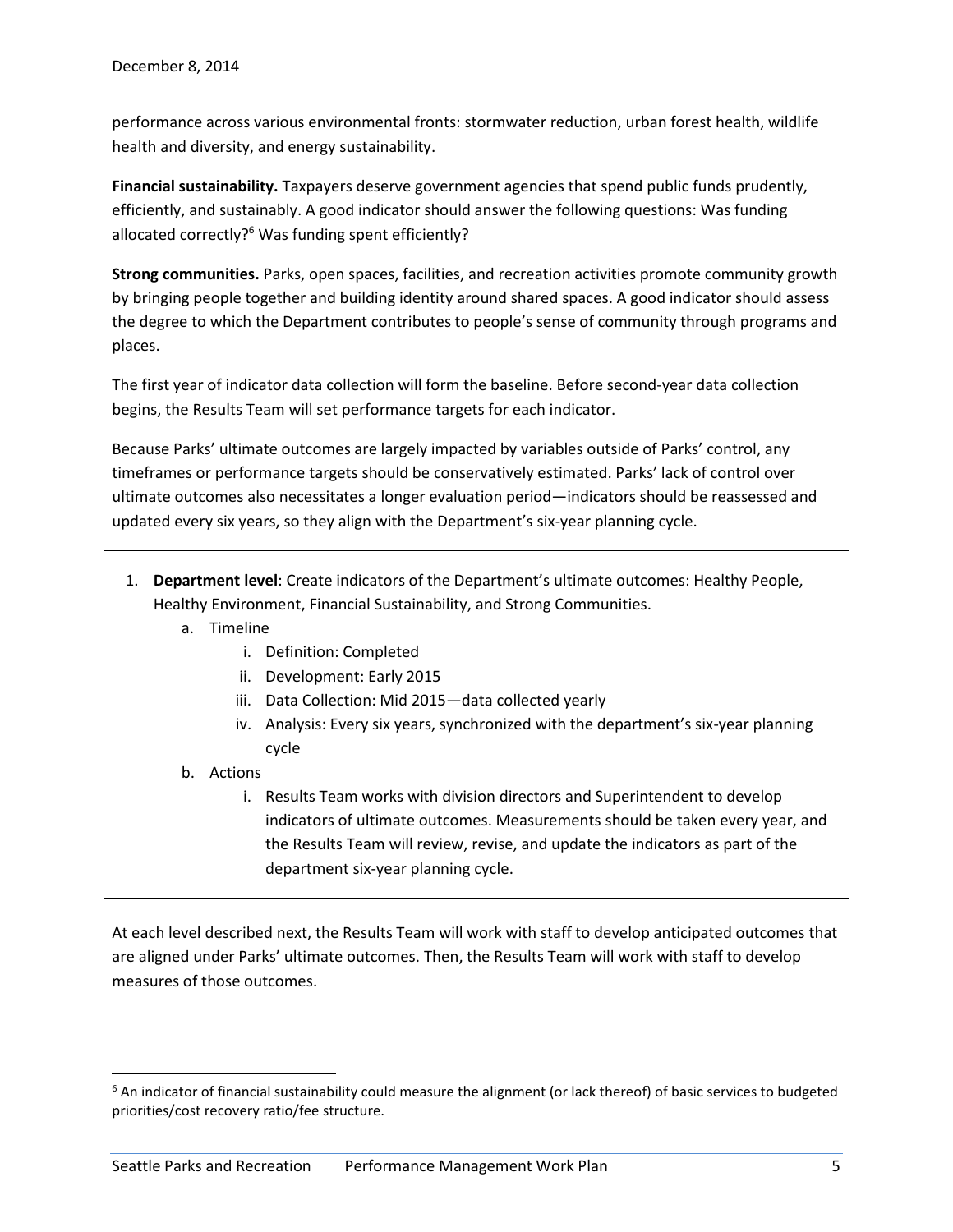- 2. **Division level**: Create metrics for *intermediate outcomes*—division-level outcomes highly correlated with ultimate outcomes. Some divisions have overlapping goals, so an important step in developing outcomes and measures at the division level is to combine similar and overlapping goals.<sup>7</sup>
	- a. Timeline
		- i. Definition: Mid 2015
		- ii. Development: Mid-late 2015
		- iii. Data Collection: Some pilots in 2015, data collection begins as metrics are developed.
		- iv. Analysis: Every two years
	- b. Actions
		- i. Results Team works with division directors and division staff to define intermediate outcomes. Duplicate or similar intermediate outcomes are combined, and the Results Team works with all involved divisions to develop measures of intermediate outcomes.
		- ii. Staff members are identified to assist staff developing program, unit, and section-level outcomes and metrics.
- 3. **Programs, unit, and section level**: Create metrics of "short-term outcomes"—outcomes that significantly impact the intermediate outcomes. These measures do not need to use the same data as division level measures (but could), and do not need to correspond horizontally across different units within a program (but could). The Results Team's most important role in this process is to engage staff in developing measures that are *truly useful to staff,* and correlate with the Department's outcomes*.*
	- c. Timeline
		- i. Definition: Mid 2015
		- ii. Development: Mid-late 2015
		- iii. Data Collection: Rolling start—begins as metrics are developed over time
		- iv. Analysis: Every year
	- d. Actions

 $\overline{a}$ 

i. Results Team works with Parks staff to define short-term outcomes. Each short-term outcome rolls up to a division-level outcome. Results Team works with Parks staff to develop measures of the short term outcomes.

<sup>&</sup>lt;sup>7</sup> For example, both the Parks Division and the Regional Parks and Strategic Outreach Division perform park maintenance, but there should only be one division-level outcome related to park maintenance. Each division would set its own targets to achieve its portion of the outcome, and data from both divisions would be combined in measuring the outcome.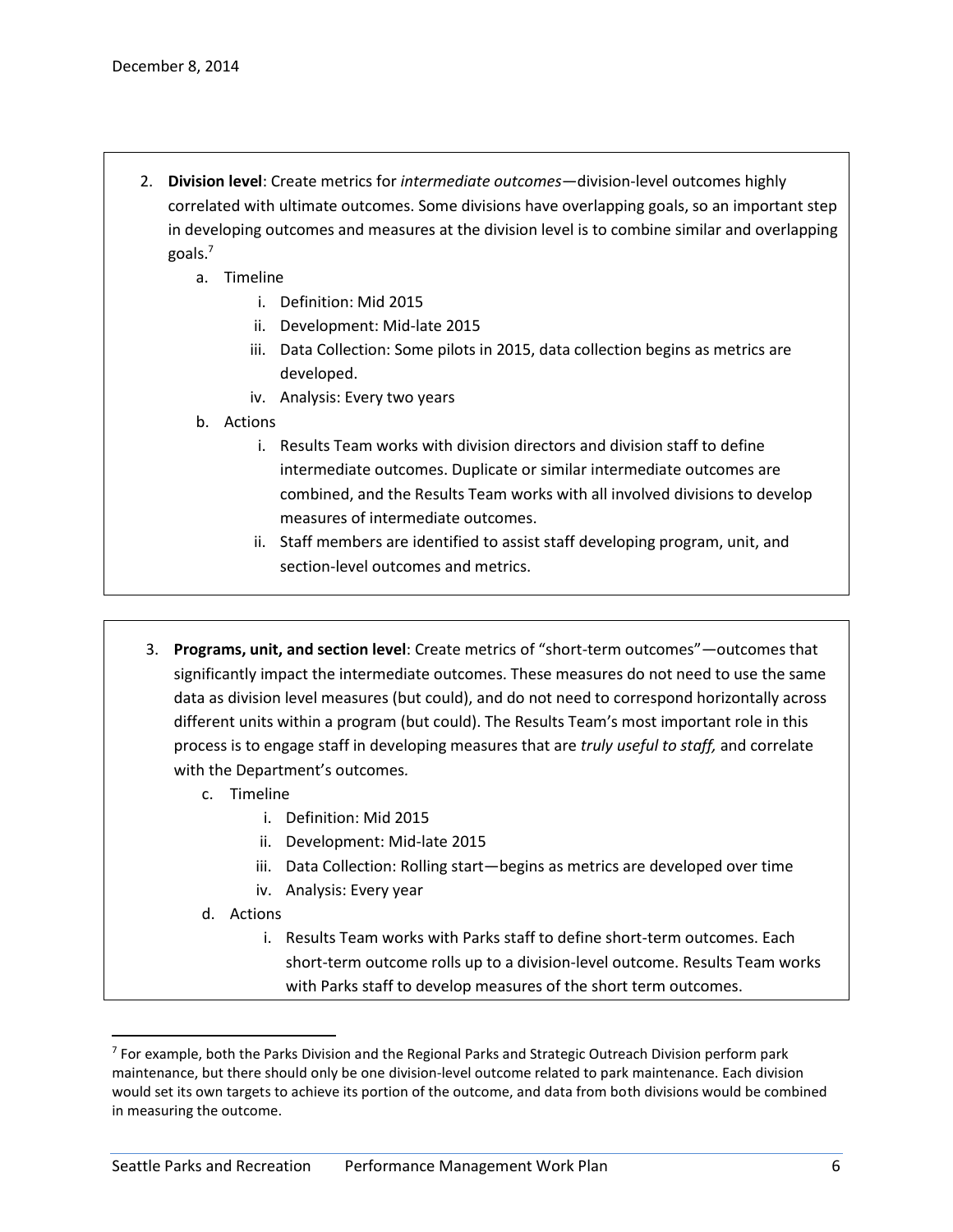Measurements should be taken every year.

- ii. Staff members are identified to assist with outcome, output, and metric development at the employee/work unit level.
- 4. **Employee/work unit level**: Create metrics for individual employee/work group contributions tohigher-level goals.<sup>8</sup>
	- e. Timeline:
		- i. This timeline to be developed in future, based on progress made at the program, unit, and section level.<sup>9</sup>
	- f. Actions
		- i. Staff from program, unit, and section level have been previously identified to assist employees/work units in developing outcomes and measures. These staff work with employees and work units to define specific, measurable, achievable, relevant, and time-bound outputs, and develop measures of those outputs.

## <span id="page-6-0"></span>**Oversight and Public Engagement**

During the initial outcome and metric development process, the Results Team will submit a report for each level (department, division, etc.) to the Board of Park Commissioners for input. Each report will overview the process used for development and include the outcomes, measures, and goals chosen.

Each year, the Results Team will compile an annual report that includes measures of progress toward Parks' high-level outcomes. The annual report will include indicators of ultimate outcomes, measures of division-level outcomes, and measures of important program, unit, and section-level outcomes if necessary. The annual report, designed to be reader-friendly, will be widely distributed and posted on Parks' web site.

Throughout the process to develop performance management measures and on-going through the data collection and assessment phases, Parks will involve the public in the conversation. Recognizing the inter-local agreement with the newly formed Seattle Park District calls for the establishment of an oversight committee that has responsibility to review an annual report that includes the assessment of performance measures and expenditure of District funds, they will be included as active participants in the review process. Public engagement will occur in the general sphere with the goal of gaining a better understanding of what the public wants, and through the engagement of "friends of" groups, advisory councils and subject area experts who can advise on specific lines of Parks' business. The Park Board's Accountability and Performance Management Committee will be a continuous contact point, with the

l

<sup>&</sup>lt;sup>8</sup> Specific, measurable, achievable, relevant, and time-bound outputs.

<sup>&</sup>lt;sup>9</sup> Integrating existing performance management systems at the employee/work unit level with the departmentwide system, and creating new performance management practices where they did not exist before will be a lengthy ongoing process. In the interim, employees should be encouraged to align the outcomes they seek and the data they track to ultimate, intermediate, and short-term outcomes.